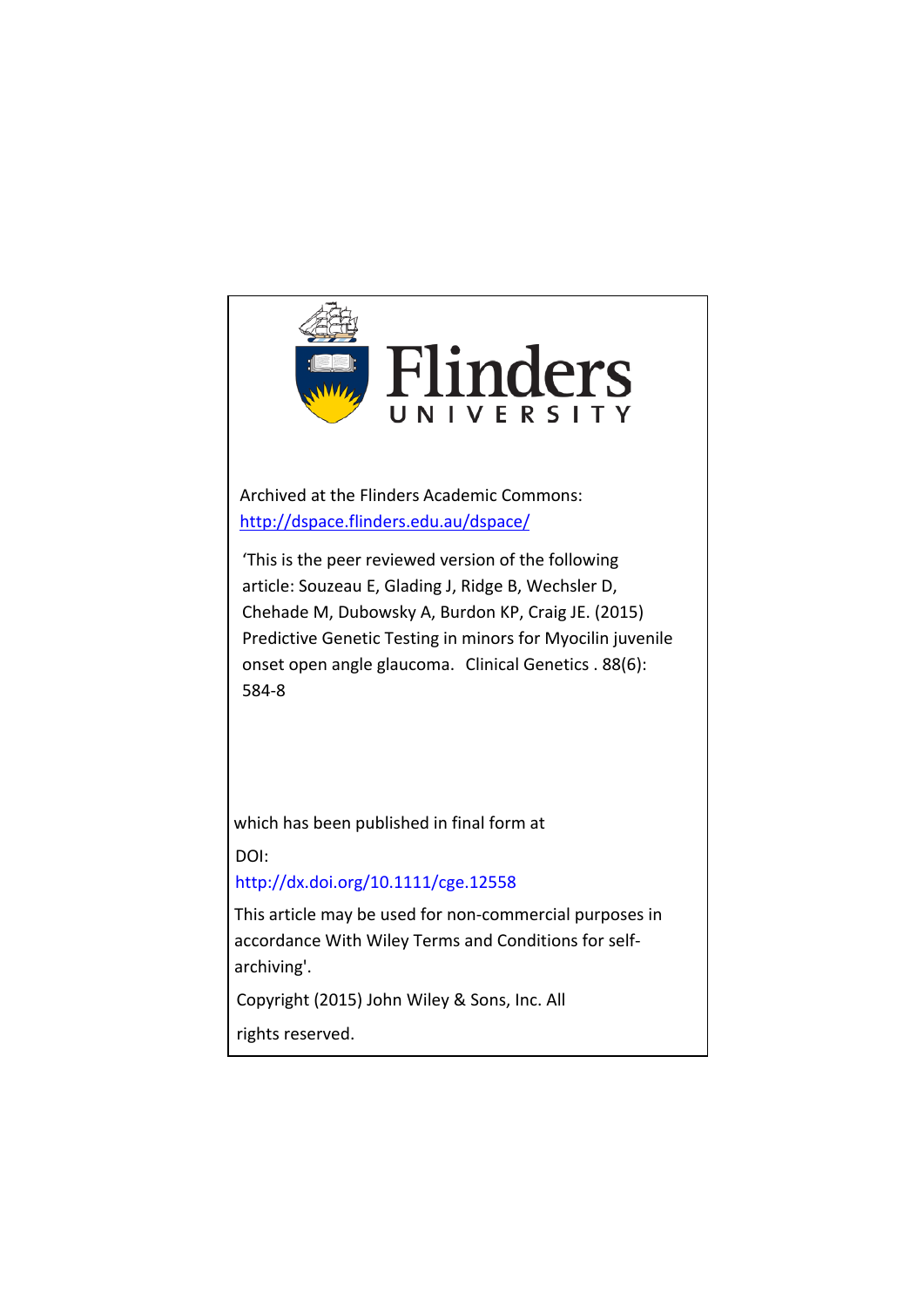# **Predictive genetic testing in minors for Myocilin juvenile onset open angle glaucoma**

Emmanuelle Souzeau MSc<sup>1</sup>, Jodi Glading MBBS<sup>1</sup>, Bronwyn Ridge BA(Psych)<sup>1</sup>, David Wechsler<sup>2,3</sup>, Mark Chehade<sup>4</sup>, Andrew Dubowsky PhD<sup>5</sup>, Kathryn P Burdon PhD<sup>1,6</sup>, Jamie E Craig DPhil FRANZCO<sup>1</sup>

<sup>1</sup>Department of Ophthalmology, Flinders University, Flinders Medical Centre, Adelaide, Australia

<sup>2</sup>Discipline of Ophthalmology, Central Clinical School, University of Sydney, Sydney, Australia

<sup>3</sup>Australian School of Advanced Medicine, Macquarie University, Sydney, Australia

<sup>4</sup> South Australian Institute of Ophthalmology, Royal Adelaide Hospital, Adelaide, Australia

5 SA Pathology, Flinders Medical Centre, Adelaide, Australia

<sup>6</sup>Menzies Research Institute Tasmania, University of Tasmania, Hobart, Australia

**Correspondence to:** Emmanuelle Souzeau

Department of Ophthalmology

Flinders Medical Centre

1 Flinders Drive

Bedford Park SA 5042

AUSTRALIA

Phone: +61 8 8404 2035

Fax: +61 8 8204 6722

Email: [emmanuelle.souzeau@flinders.edu.au](mailto:emmanuelle.souzeau@flinders.edu.au)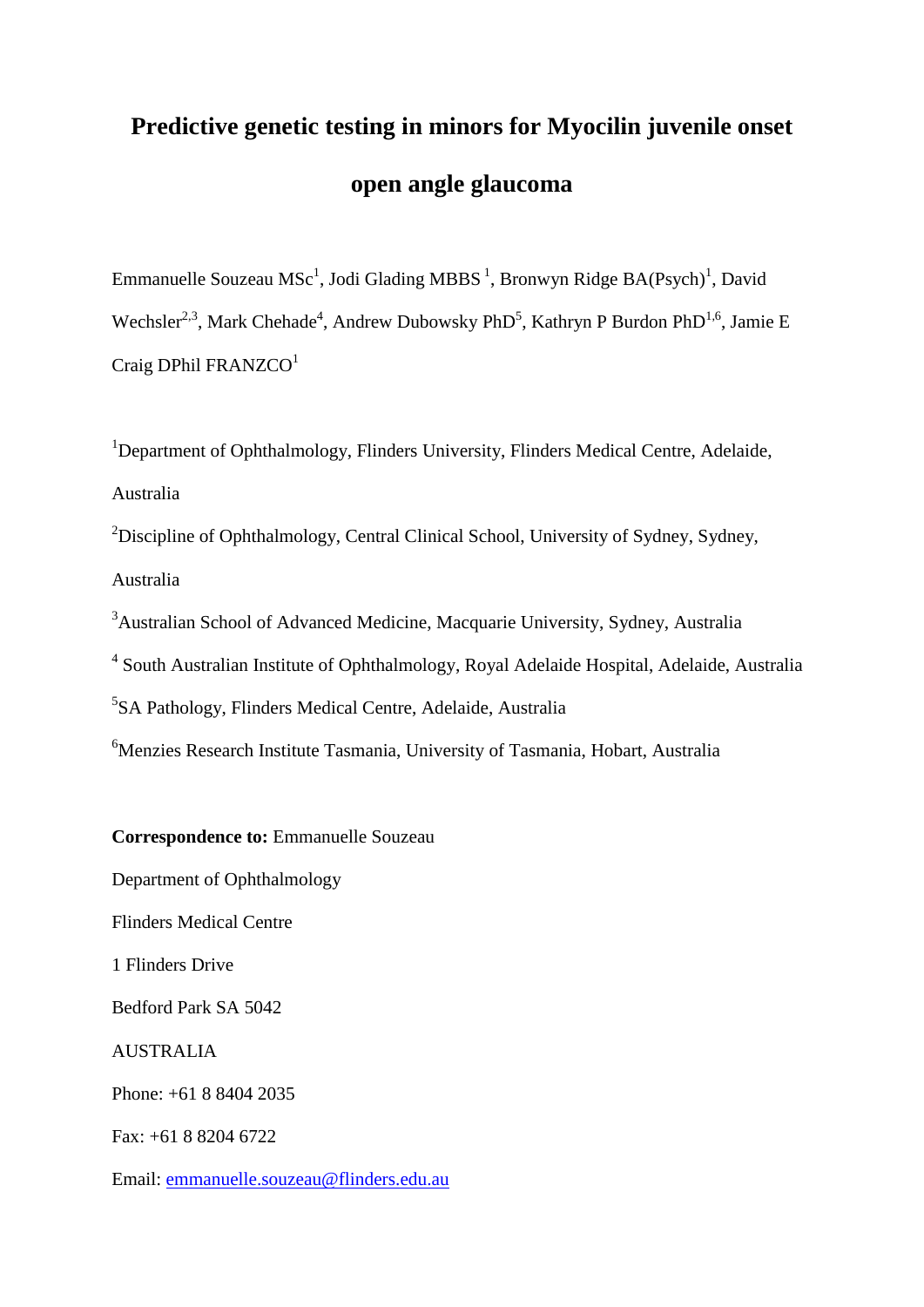The authors of this manuscript declare that they have no conflict(s) of interest as defined by *Clinical Genetics.*

#### **Acknowledgments**

This project has been supported by The RANZCO Eye Foundation [\(www.eyefoundation.org.au,](http://www.eyefoundation.org.au/) Sydney, Australia), the Ophthalmic Research Institute of Australia, Glaucoma Australia [\(www.glaucoma.org.au,](http://www.glaucoma.org.au/) Sydney, Australia) and the Australian National Health and Medical Research Council (NHMRC) Centers of Research Excellence Grant 1023911 (2012-2016). JEC is an NHMRC Practitioner Fellow.

**Key words:** Genetic counseling, Glaucoma, Minor, Myocilin, Predictive genetic testing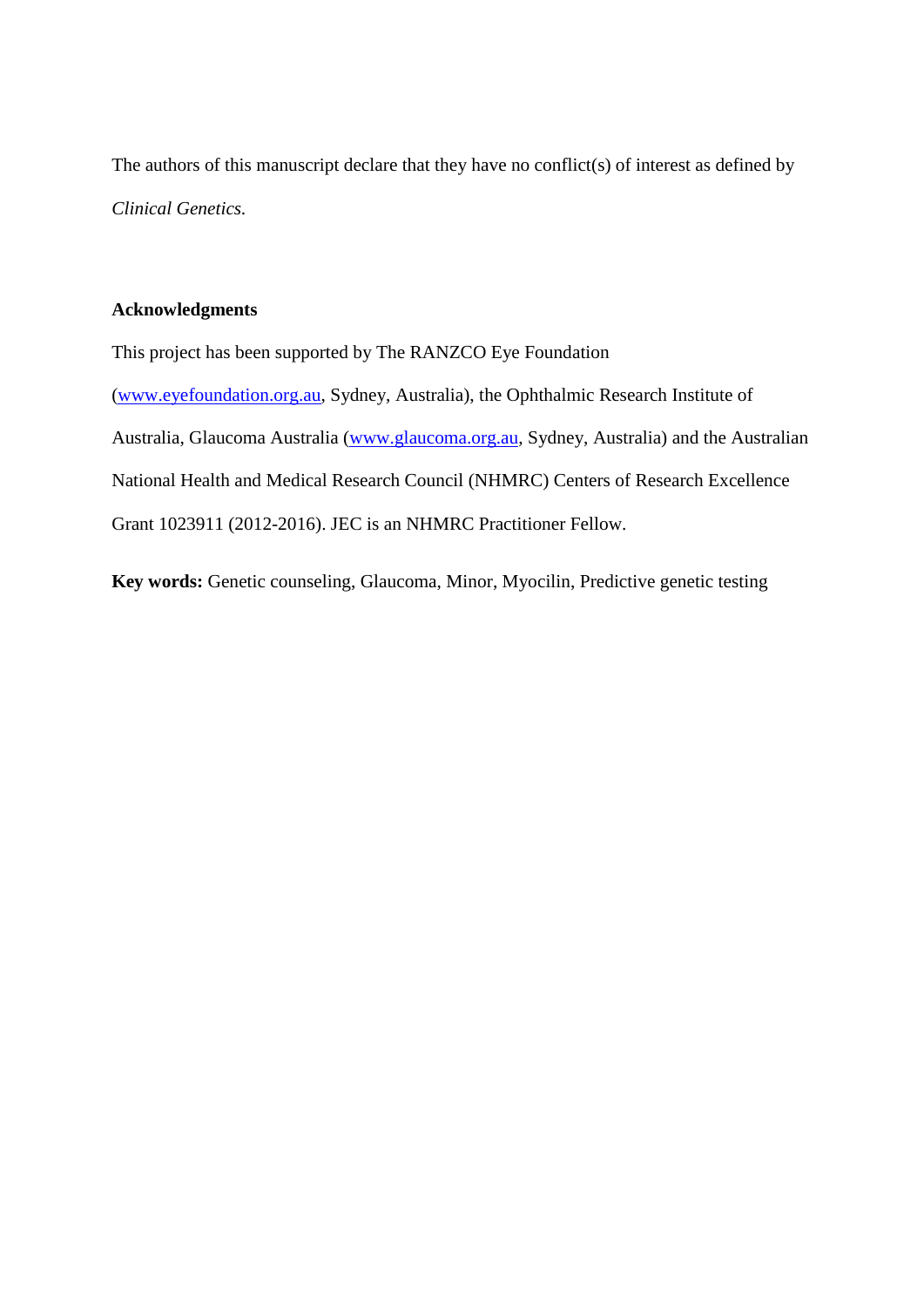#### **Abstract**

*Myocilin* glaucoma is an autosomal dominant disorder leading to irreversible blindness, but early intervention can minimize vision loss and delay disease progression. The purpose of this study was to discuss the benefits of predictive genetic testing in minors for *Myocilin* mutations associated with childhood onset glaucoma. Three families with *Myocilin* mutations associated with an age of onset before 18 years and six unaffected at-risk children were identified. Predictive genetic testing was discussed with the parents and offered for at risk minors. Parents opted for genetic testing in half of the cases. None carried the familial mutation. The age of disease onset in the family, the severity of the condition, and the age of the child are all factors that appear to influence the decision of the parent to test their children. Predictive genetic testing for early onset *Myocilin* glaucoma can facilitate early detection of disease or discharge from routine ophthalmic examinations.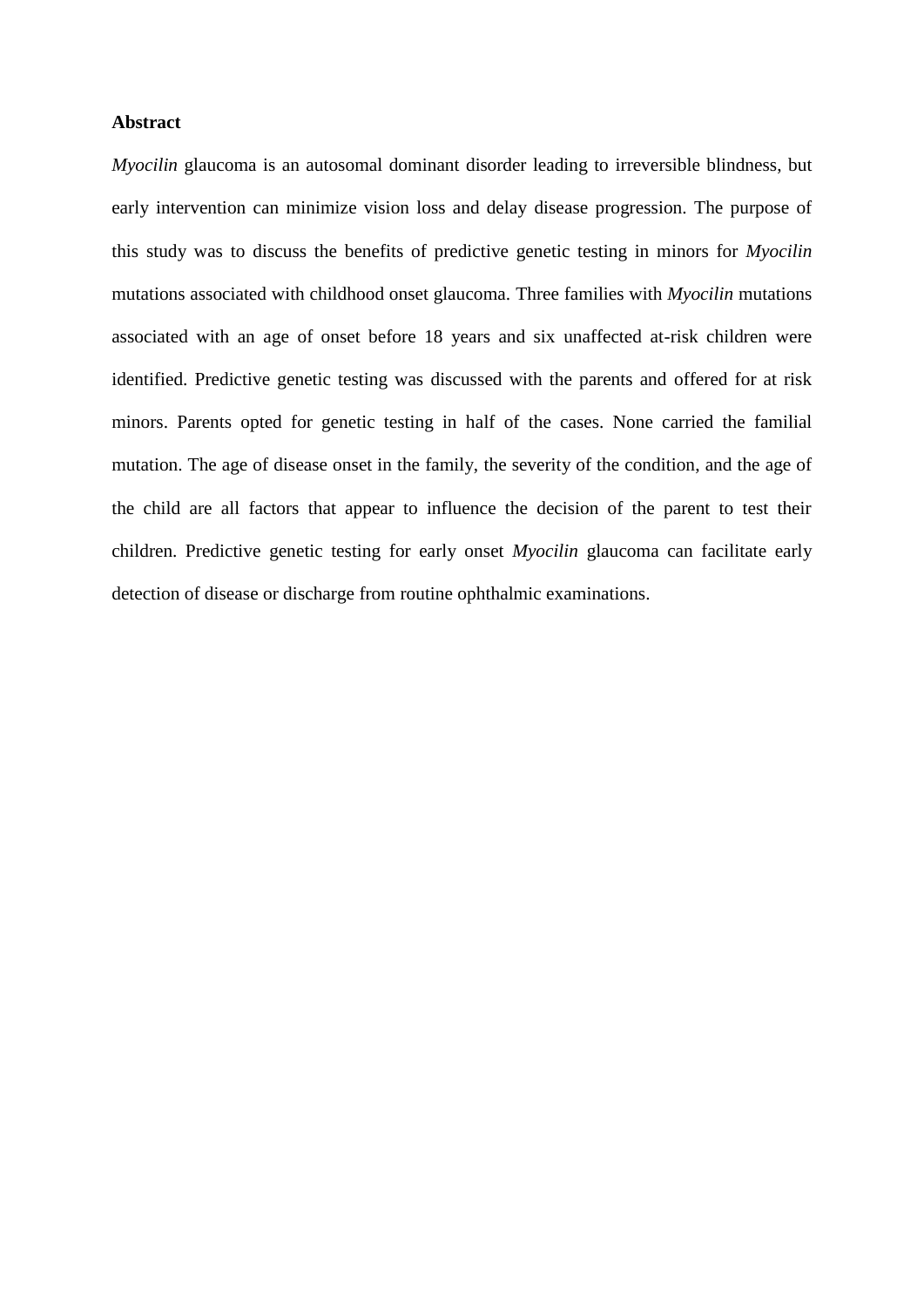#### **INTRODUCTION**

Glaucoma is a leading cause of irreversible blindness worldwide, affecting 3% of the population over the age of 50 [\(1\)](#page-10-0). The most common type is Primary Open Angle Glaucoma (POAG, MIM 137760) characterized by optic nerve damage with open drainage angles [\(2\)](#page-10-1). Juvenile Open Angle Glaucoma (JOAG) is defined arbitrarily as diagnosis prior to age forty and is usually associated with a more severe phenotype [\(3\)](#page-10-2). The early stages are asymptomatic and irreversible blindness may occur if left untreated. Therapeutic and/or surgical interventions aim at controlling intraocular pressure (IOP), and are usually effective in minimizing loss of visual function and delaying progression of the disease [\(4,](#page-10-3) [5\)](#page-10-4).

Pathogenic variants in the *Myocilin* gene (MIM 601652) are the commonest cause of inherited POAG. We have previously reported a prevalence of 4% in POAG and 17% in JOAG in the Australian population [\(6\)](#page-10-5). *Myocilin* glaucoma is inherited in an autosomal dominant manner and is usually associated with high IOP and earlier age of onset than other unselected glaucoma cases [\(6\)](#page-10-5). Genotype-phenotype correlations exist with some mutations associated with a very young age of onset, as early as the teens or childhood [\(6-8\)](#page-10-5).

Considering that effective treatments which minimize vision loss are available, it becomes important to identify at-risk individuals before any irreversible damage occurs. Adequate identification of families with onset of glaucoma in childhood is essential as children can benefit from early genetic testing. In this study, we report on 3 families with known pathogenic *Myocilin* variants associated with very early age of onset for which predictive genetic testing for unaffected minors was discussed.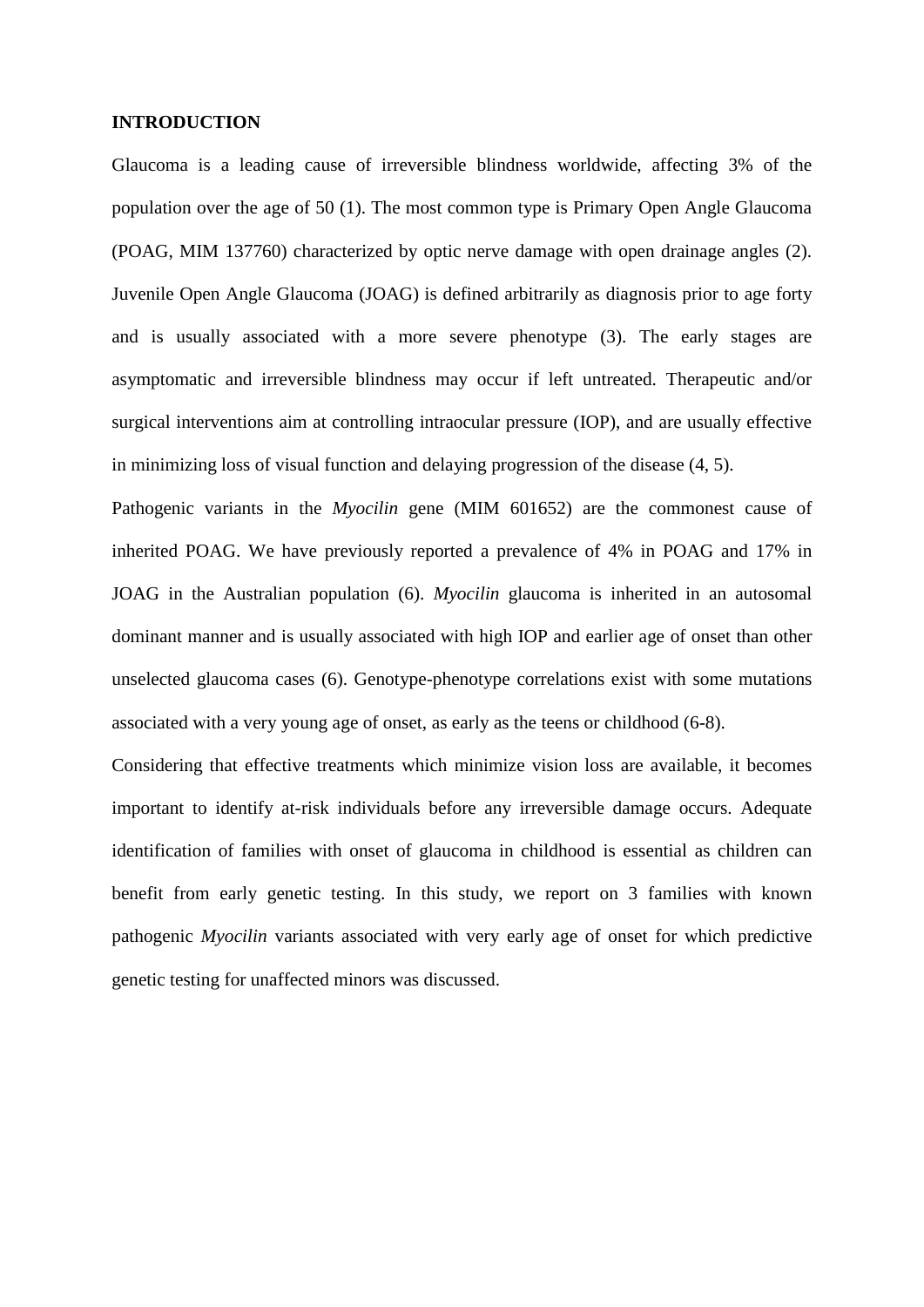#### **MATERIALS AND METHODS**

This study was approved by the Southern Adelaide Clinical Human Research Ethics Committee and was conducted in accordance with the National Health and Medical Research Council statement of ethical conduct in research involving humans.

Patients were recruited through the Australian and New Zealand Registry of Advanced Glaucoma (ANZRAG) via referral from their treating specialist as previously reported [\(9\)](#page-10-6). *Myocilin* sequencing was performed through an accredited laboratory as described previously [\(6\)](#page-10-5). When a pathogenic variant was identified, genetic counselling was offered and *Myocilin* genetic testing was made available to family members. Contact was made only through the proband referring relatives to the ANZRAG in order to promote a voluntary decision. In cases with an age at diagnosis of less than 18 years reported in the family or in the literature for the sequence variant in question, predictive genetic testing of unaffected minors was discussed with the children's parents and their treating specialist. Genetic counselling was provided, written informed consent was obtained from the parents and where possible children gave assent, and a blood sample was provided for the purpose of predictive genetic testing.

#### **RESULTS**

In the ANZRAG, *Myocilin* mutations are present in 4% of our POAG cases (50/1248). Among these, three families with *Myocilin* mutations associated with an age of onset before 18 years and six first-degree at-risk minors were identified (Figure 1). Predictive genetic testing was discussed with the parents, and three children from two families were tested. The clinical details of the three families are presented in Table 1.

The proband from Family A (III-1) was diagnosed at 11 years old. At the age of 17, she required trabeculectomy to control her glaucoma. She had a very strong family history of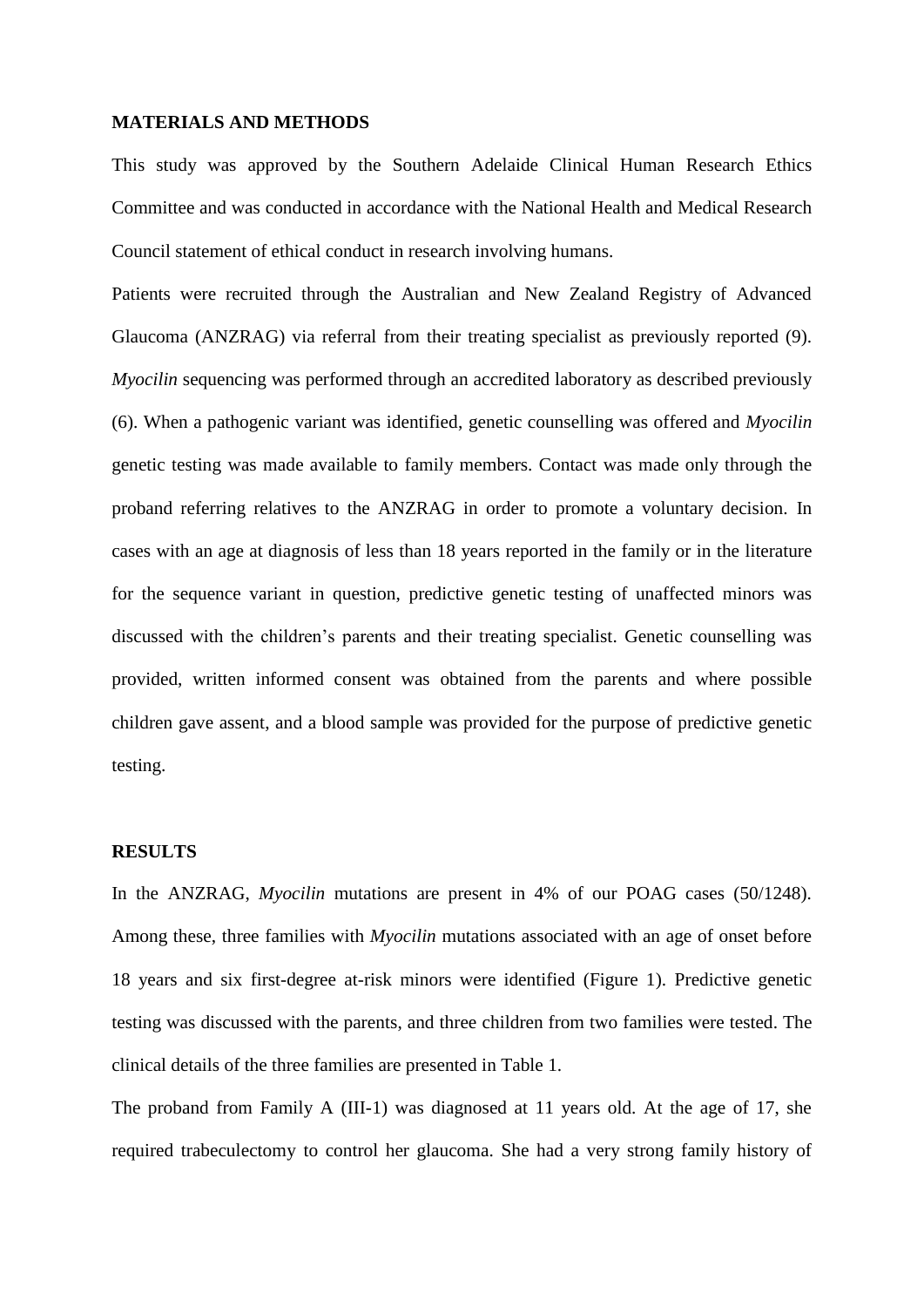severe JOAG with her daughter, father, sister, as well as a grandmother, aunt and cousin on the paternal side affected. All affected relatives were diagnosed in their childhood or teens, and all required glaucoma surgery.

*Myocilin* sequencing in the proband identified the previously reported mutation p.T438I (c.1313C>T). The mutation segregated with the condition in four affected family members. The proband's son (IV-1), aged 17 had normal IOP. Her nephew (IV-3), aged 3 is reported to be unaffected but has not been clinically examined. *Myocilin* predictive genetic testing of both children was requested by their respective parents. Neither child carried the familial mutation.

In Family B, the proband (III-2) was noted to have increased IOP and optic nerve changes consistent with JOAG at age 13. He presented at age 17 with a left ischemic central retinal vein occlusion which left the eye blind from retinal ischemia and uncontrolled glaucoma. Despite regular ophthalmic follow-up and topical therapy, there were periods of noncompliance, and at age 34 with uncontrolled IOP and worsening visual fields, he underwent a right trabeculectomy. His most recent visual field test is displayed in Figure 2. The patient had a significant family history of glaucoma with his father and paternal grandfather diagnosed with glaucoma in their teens.

*Myocilin* sequencing identified the previously reported mutation p.G367R (c.1099G>A) in the proband and his father (II-3). The proband's 10 year old son (IV-3) had normal IOP and optic nerves. Testing was requested by his father and results were negative for the familial mutation.

The proband from Family C (III-1) was diagnosed at 20 years old with significantly elevated IOP. She had laser trabeculoplasty and was on maximal medical therapy to control her IOP. Visual fields were largely intact but there was possibly an early defect on the right side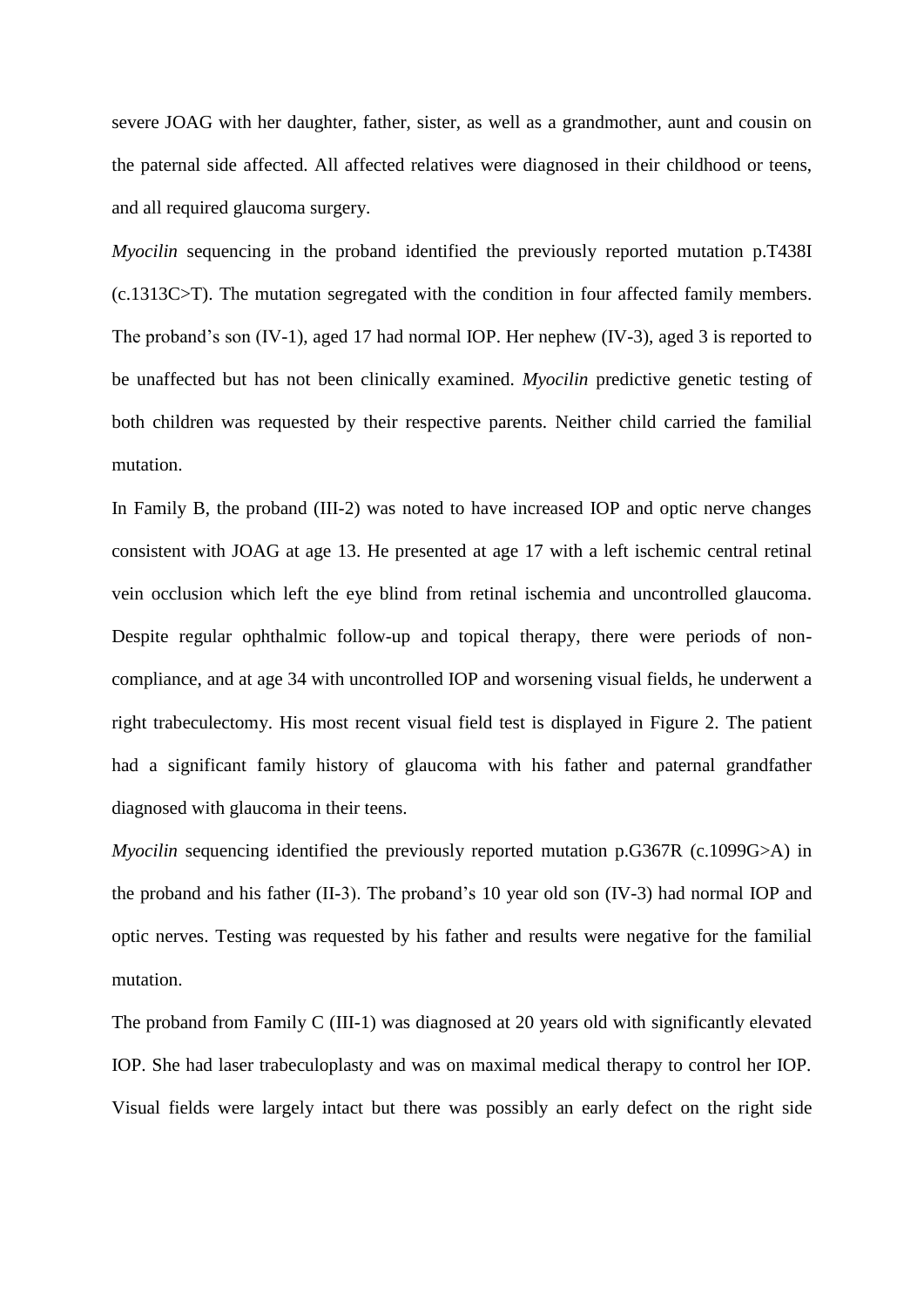(Figure 2). There is a positive family history with a sister, father and paternal grandfather diagnosed with JOAG and requiring glaucoma filtration surgery to control their IOP.

The p.G367R (c.1099G>A) *Myocilin* mutation was identified in the proband and her sister. The proband's daughter (IV-1) aged 3, and her sister's sons (IV-3, IV-4), aged 1 and 3 have not been examined but were said to be unaffected. Predictive genetic testing of the three children was discussed with the parents but they decided to defer testing until the children were older.

#### **DISCUSSION**

While predictive genetic testing for adult or late onset conditions is accepted in adults, the international consensus is that such testing in minors should be deferred until they are old enough to make an informed decision [\(10\)](#page-10-7). However, genetic testing for diseases that have childhood onset, where established early surveillance or treatment may alter the course of the disease, is generally supported [\(10,](#page-10-7) [11\)](#page-10-8). This approach is mainly endorsed by the immediate and direct medical benefits for the child. *Myocilin* POAG is typically an adult-onset condition, however some mutations are known to be associated with a juvenile-onset [\(6-8\)](#page-10-5). In these situations, predictive genetic testing of minors should be considered, particularly as POAG is difficult to clinically diagnose in its early stages, and earlier detection and intervention lead to better visual outcomes.

Based on these considerations, through the ANZRAG we identified three families with *Myocilin* mutations associated with very early age of onset POAG that could benefit from predictive genetic testing of at-risk minors. These families displayed two previously reported *Myocilin* mutations: p.T438I and p.G367R. Both variants have previously been reported in individuals displaying an age at diagnosis in childhood or early adulthood, significantly elevated IOP, and glaucoma surgery required for most individuals [\(7,](#page-10-9) [8,](#page-10-10) [12-15\)](#page-10-11). Family A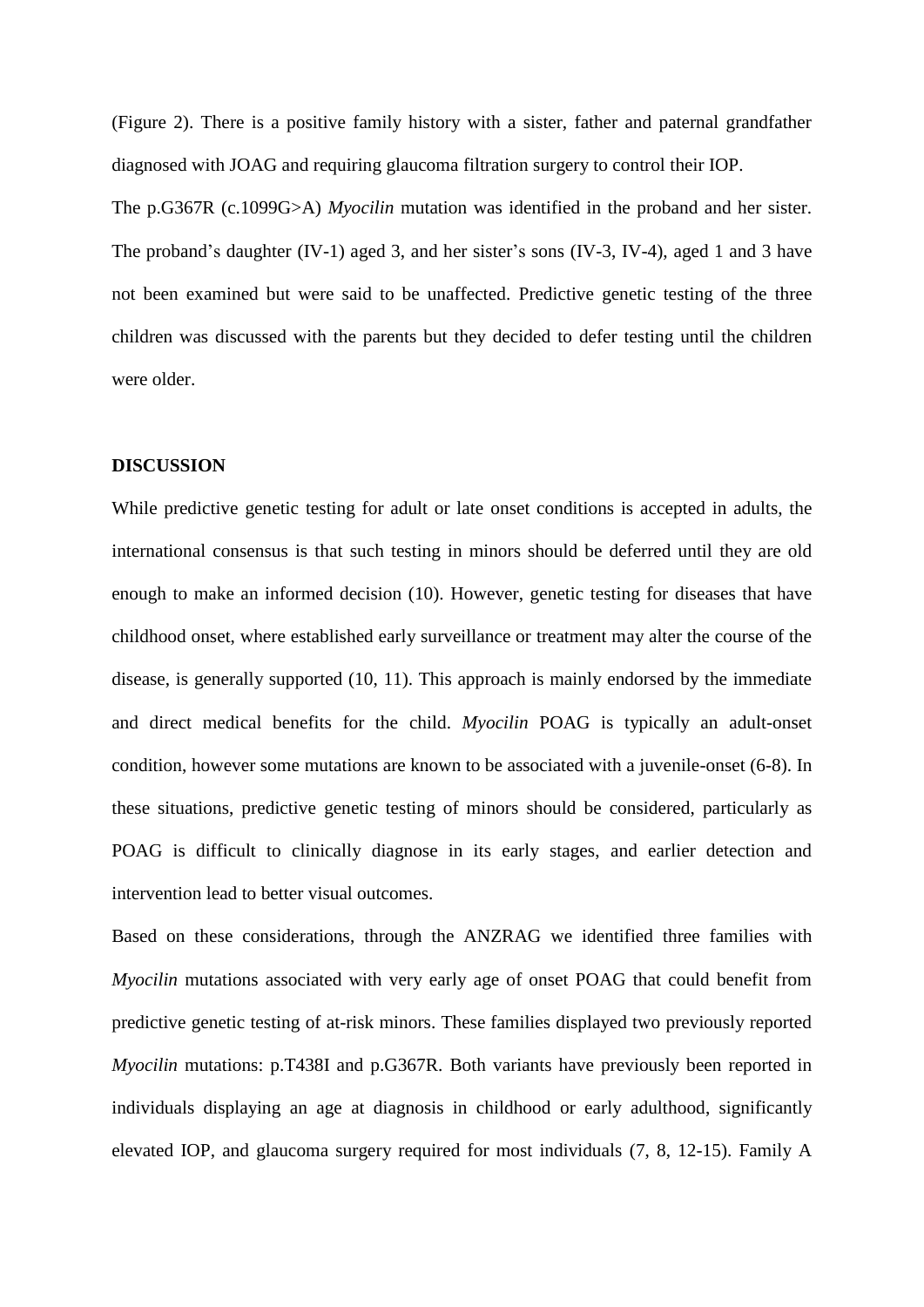carrying p.T438I, exhibited a similar phenotype. In Family B, the two affected individuals carrying p.G367R were diagnosed in their mid-teen years, and progressed to severe visual impairment by their mid-20s. In contrast, the two affected individuals from Family C carrying the same mutation presented in their early twenties and their glaucoma was not as advanced.

Among all three families, six unaffected children were identified as being at risk of carrying the familial *Myocilin* mutation. The parents of three of the children from two families (A  $\&$ B) decided to opt for genetic testing and these three children did not carry the familial mutations. The third family (C) decided to defer testing. We previously showed that individuals who have a higher perceived severity of glaucoma and/or a higher perceived risk of developing glaucoma are more likely to act upon it [\(16\)](#page-10-12). The two families who decided on testing their children had strong family histories of glaucoma developing during childhood or early teens, with some individuals having severe glaucoma and two of the children tested were getting near the age of onset of the familial mutations. Family C had so far experienced less severe glaucoma and vision loss than the affected members of Family B carrying the same mutation (Figure 2), had a later onset and the at-risk children were of younger age, which could account for their decision of deferring testing.

When counselling parents on deciding whether to test or not, the benefits and potential harms need to be reviewed and the best interests of the child should always be central to any decision. Medical benefits include close monitoring and surveillance to detect glaucoma signs at the earliest possible time point, and early intervention and/or treatment to prevent or minimize damage to the optic nerve and associated vision loss in the case of a positive genetic result. If results are negative, the advantages are reduced number of visits and eye exams required, including potential examination under anesthesia in the cases of very young children. Psychosocial benefits include the removal of uncertainty and the opportunity for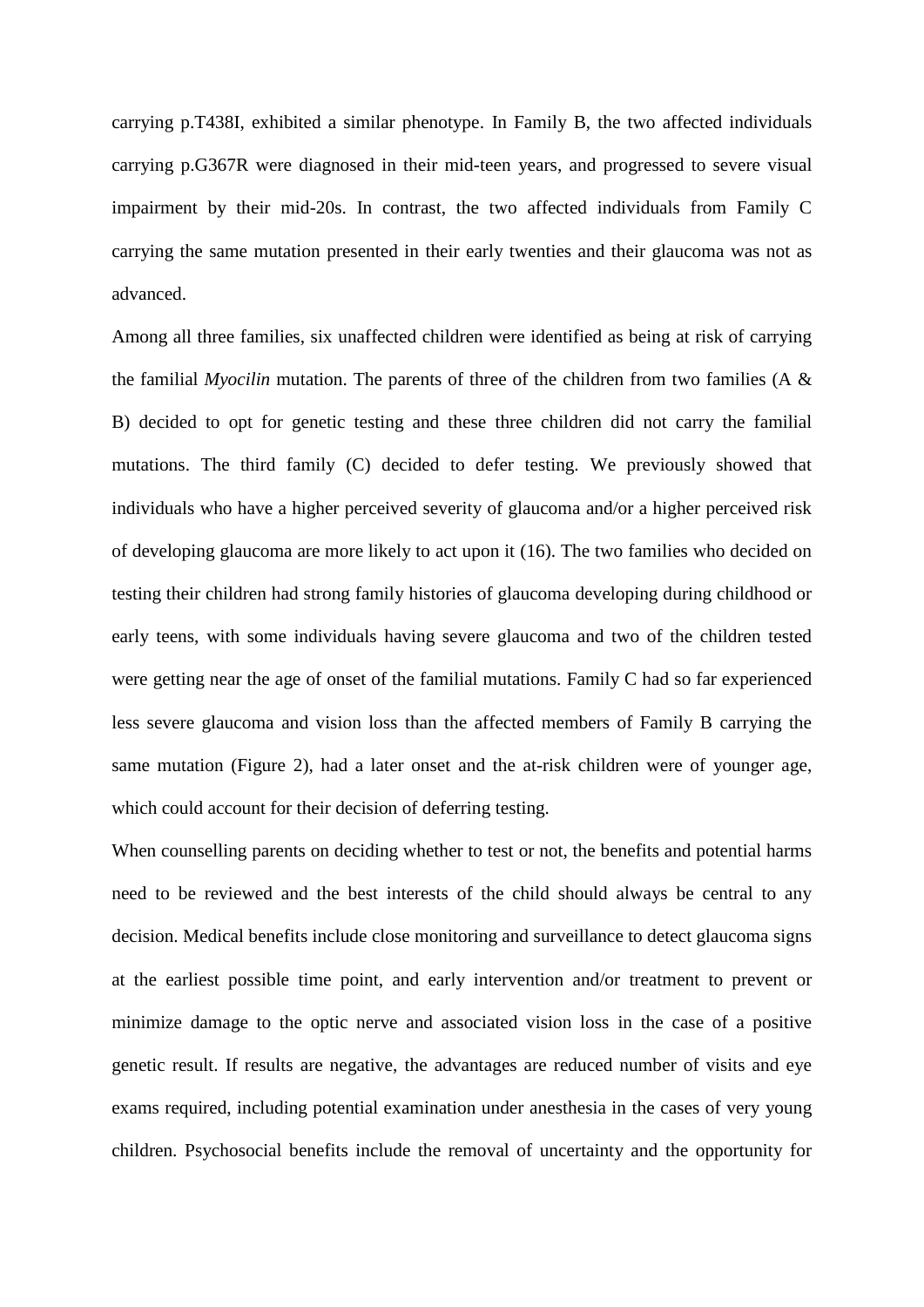adjusting life plans. Potential harms for the child are mainly psychosocial in nature, including the alteration of self-image and self-esteem, increased anxiety, negatively altered life choices and potential for discrimination and stigmatization [\(10,](#page-10-7) [17\)](#page-10-13). Distortion of parental perception and education of the child, parental anxiety and a potentially negative impact on the extended family dynamics are other potential harms to be considered.

The timing of testing for childhood onset conditions that have therapeutic options is an important question [\(11\)](#page-10-8). A reasonable approach for *Myocilin* JOAG would be to offer testing near the age considered adequate for starting medical surveillance and/or interventions. This age could vary depending on the familial variant but should be based on the age at diagnosis within the family, and the reported age of onset for that variant in the literature.

The acceptability and the psychosocial experience of adults undergoing predictive genetic testing for glaucoma have been previously documented [\(16,](#page-10-12) [18\)](#page-10-14). However, there are few studies on the psychosocial impact of genetic testing on children in general. A recent review of the literature did not suggest that a child's emotional state, self-perception or social wellbeing were significantly affected by predictive genetic testing [\(17\)](#page-10-13). Future research will be needed to understand the potential impacts of predictive genetic testing for glaucoma in minors to better counsel the families.

In conclusion, we identified three families with *Myocilin* JOAG who could benefit from predictive genetic testing of at-risk minors in view of the potential immediate medical benefits for the children. Three children were found not to carry the familial mutation, removing the need for unnecessary regular ophthalmic examinations. The decision for testing seemed to be influenced by the personal experience of the family in question with glaucoma. Knowing how to better counsel parents during the decision making process, the best age to undergo testing, and the potential impact of the testing are key areas of future focus which will lead to better outcomes in families affected with early age of onset *Myocilin* glaucoma.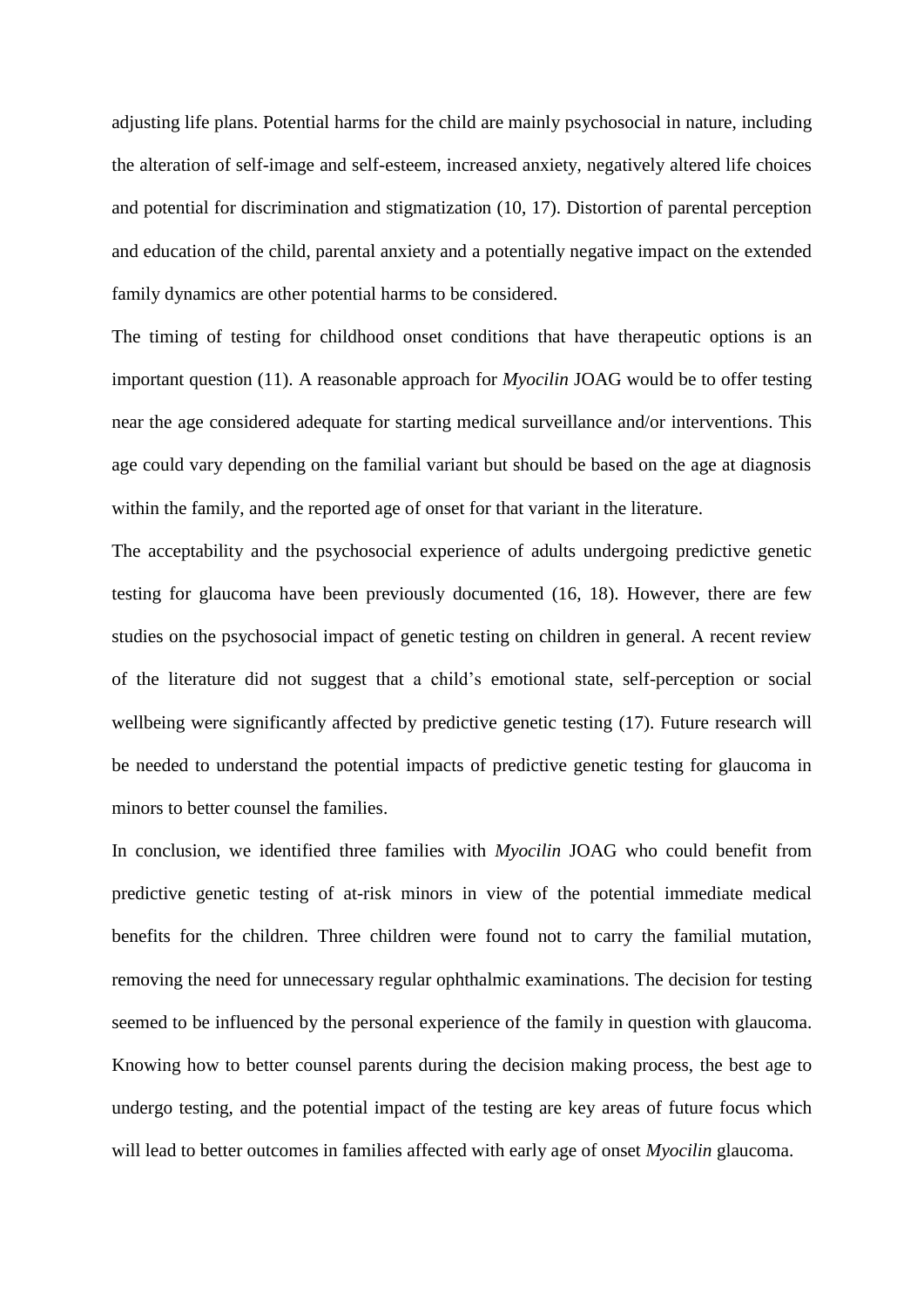### **REFERENCES**

<span id="page-10-0"></span>1. Quigley HA, Broman AT. The number of people with glaucoma worldwide in 2010 and 2020. Br J Ophthalmol 2006: 90 (3): 262-267.

<span id="page-10-1"></span>2. Quigley HA. Open-angle glaucoma. N Engl J Med 1993: 328 (15): 1097-1106.

<span id="page-10-2"></span>3. Turalba AV, Chen TC. Clinical and genetic characteristics of primary juvenile-onset openangle glaucoma (JOAG). Semin Ophthalmol 2008: 23 (1): 19-25.

<span id="page-10-3"></span>4. Heijl A, Leske MC, Bengtsson B, Hyman L, Hussein M. Reduction of intraocular pressure and glaucoma progression: results from the Early Manifest Glaucoma Trial. Arch Ophthalmol 2002: 120 (10): 1268-1279.

<span id="page-10-4"></span>5. The Advanced Glaucoma Intervention Study (AGIS): 7. The relationship between control of intraocular pressure and visual field deterioration.The AGIS Investigators. Am J Ophthalmol 2000: 130 (4): 429-440.

<span id="page-10-5"></span>6. Souzeau E, Burdon KP, Dubowsky A, et al. Higher prevalence of myocilin mutations in advanced glaucoma in comparison with less advanced disease in an Australasian disease registry. Ophthalmology 2013: 120 (6): 1135-1143.

<span id="page-10-9"></span>7. Jansson M, Marknell T, Tomic L, Larsson LI, Wadelius C. Allelic variants in the MYOC/TIGR gene in patients with primary open-angle, exfoliative glaucoma and unaffected controls. Ophthalmic Genet 2003: 24 (2): 103-110.

<span id="page-10-10"></span>8. Faucher M, Anctil JL, Rodrigue MA, et al. Founder TIGR/myocilin mutations for glaucoma in the Quebec population. Hum Mol Genet 2002: 11 (18): 2077-2090.

<span id="page-10-6"></span>9. Souzeau E, Goldberg I, Healey PR, et al. Australian and New Zealand Registry of Advanced Glaucoma: methodology and recruitment. Clin Experiment Ophthalmol 2012: 40 (6): 569-575.

<span id="page-10-7"></span>10. Borry P, Stultiens L, Nys H, Cassiman JJ, Dierickx K. Presymptomatic and predictive genetic testing in minors: a systematic review of guidelines and position papers. Clin Genet 2006: 70 (5): 374-381.

<span id="page-10-8"></span>11. Borry P, Goffin T, Nys H, Dierickx K. Attitudes regarding predictive genetic testing in minors: a survey of European clinical geneticists. Am J Med Genet C Semin Med Genet 2008: 148C (1): 78-83. 12. Melki R, Belmouden A, Brezin A, Garchon HJ. Myocilin analysis by DHPLC in French POAG

<span id="page-10-11"></span>patients: increased prevalence of Q368X mutation. Hum Mutat 2003: 22 (2): 179.

13. Chen J, Cai SP, Yu W, et al. Sequence analysis of MYOC and CYP1B1 in a Chinese pedigree of primary open-angle glaucoma. Mol Vis 2011: 17: 1431-1435.

14. Iliev ME, Bodmer S, Gallati S, et al. Glaucoma phenotype in a large Swiss pedigree with the myocilin Gly367Arg mutation. Eye (Lond) 2008: 22 (7): 880-888.

15. Michels-Rautenstrauss KG, Mardin CY, Budde WM, et al. Juvenile open angle glaucoma: fine mapping of the TIGR gene to 1q24.3-q25.2 and mutation analysis. Hum Genet 1998: 102 (1): 103- 106.

<span id="page-10-12"></span>16. Souzeau E, Glading J, Keane M, et al. Predictive genetic testing experience for myocilin primary open-angle glaucoma using the Australian and New Zealand Registry of Advanced Glaucoma. Genet Med 2014: 16 (7): 558-563.

<span id="page-10-14"></span><span id="page-10-13"></span>17. Wade CH, Wilfond BS, McBride CM. Effects of genetic risk information on children's psychosocial wellbeing: a systematic review of the literature. Genet Med 2010: 12 (6): 317-326. 18. Healey DL, Craig JE, Wilkinson CH, Stone EM, Mackey DA. Attitudes to predictive DNA testing for myocilin glaucoma: experience with a large Australian family. J Glaucoma 2004: 13 (4): 304-311.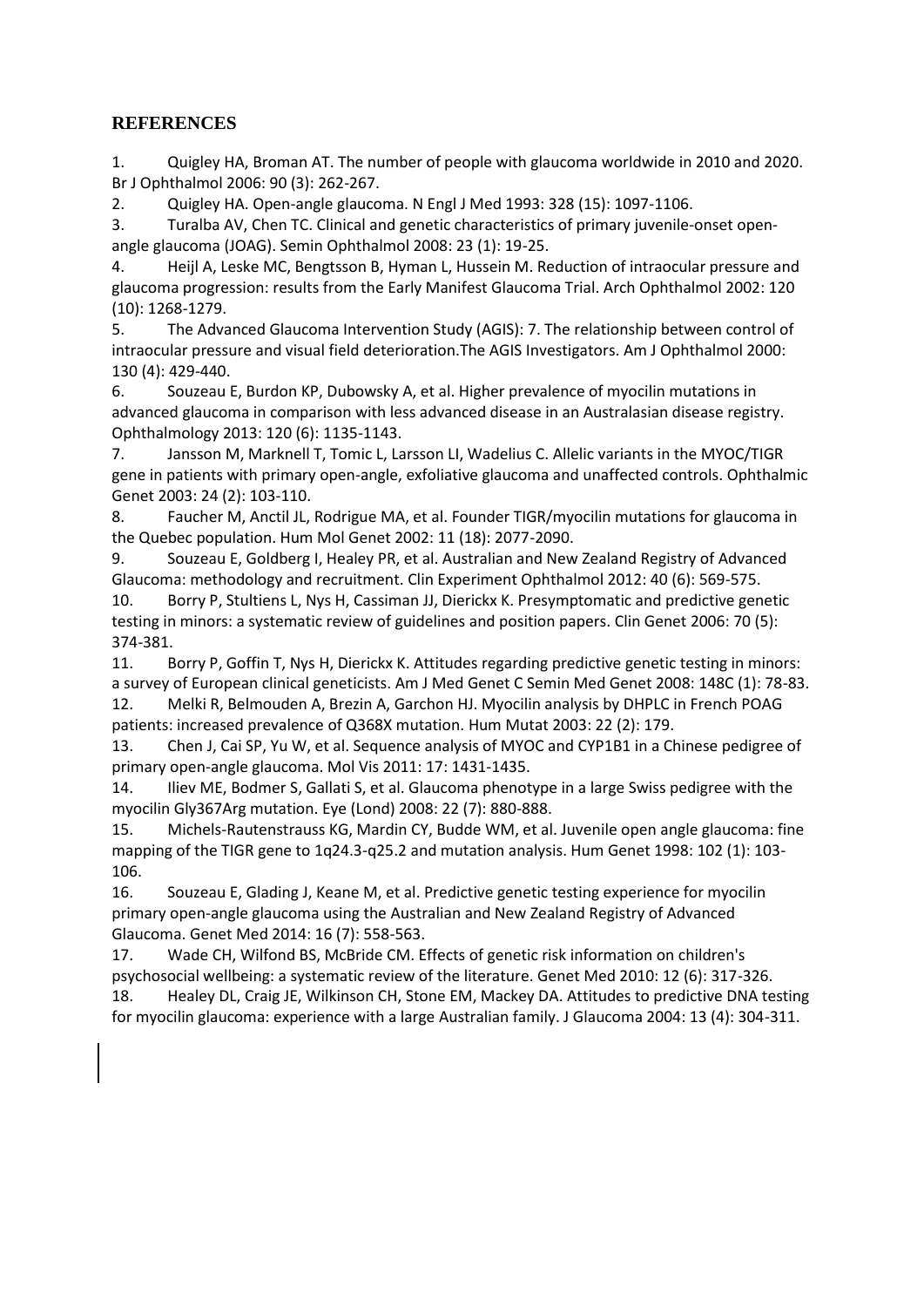## **Figure 1**

Pedigree of the families



Round symbols indicate females; square symbols, males; fully filled symbols, primary open-angle glaucoma; unfilled symbols, unaffected; diagonal line, deceased; arrow, proband; P, pregnancy; wt: wild-type allele. The age of the at-risk children is displayed at the bottom.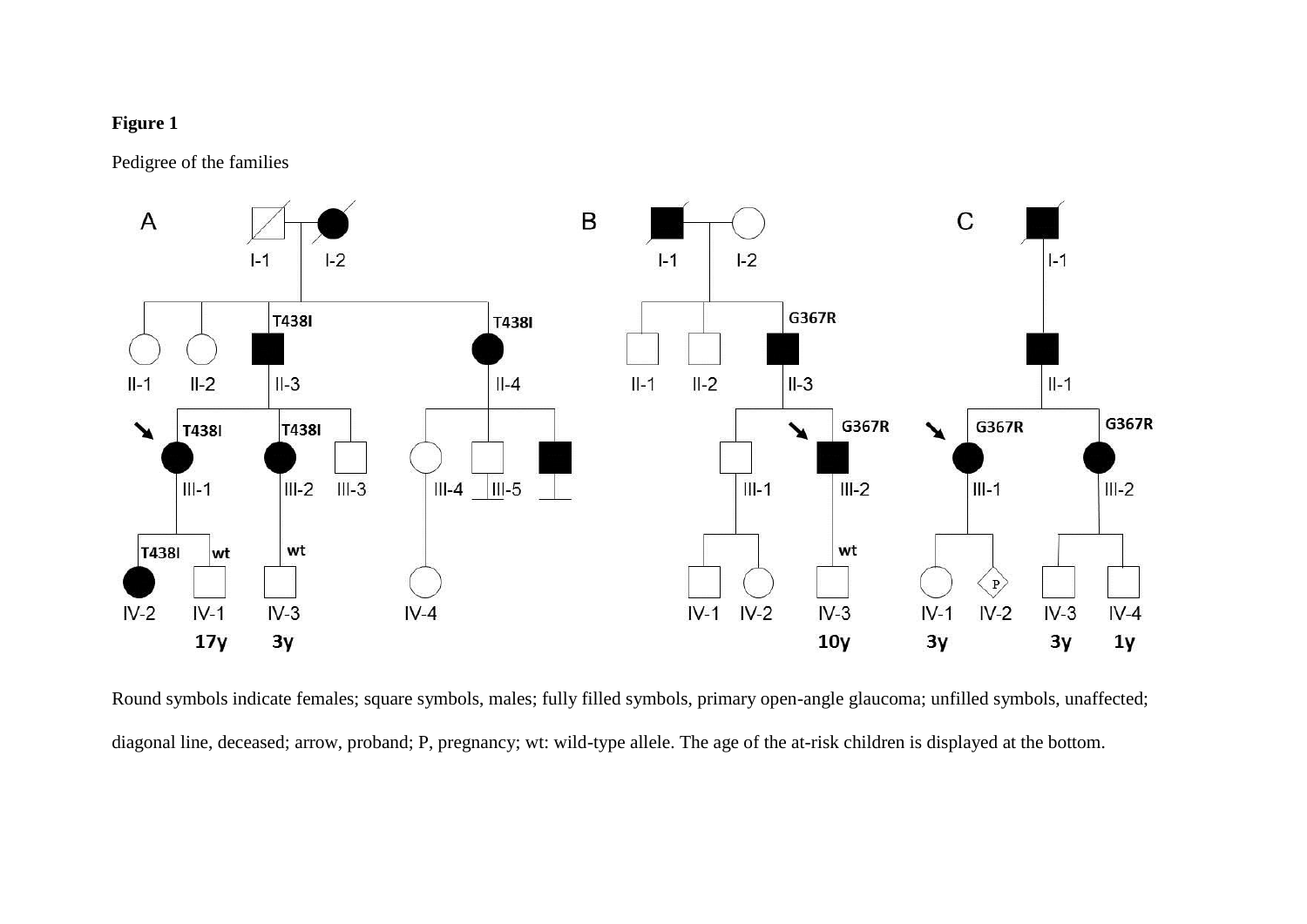# **Figure 2**

Visual Fields of the proband from Family B (III-2) and Family C (III-1) with the p.G367R *Myocilin* mutation. Note: As Individual III-2 from Family B is blind in his left eye, visual fields of both individuals are only displayed for the right eye.